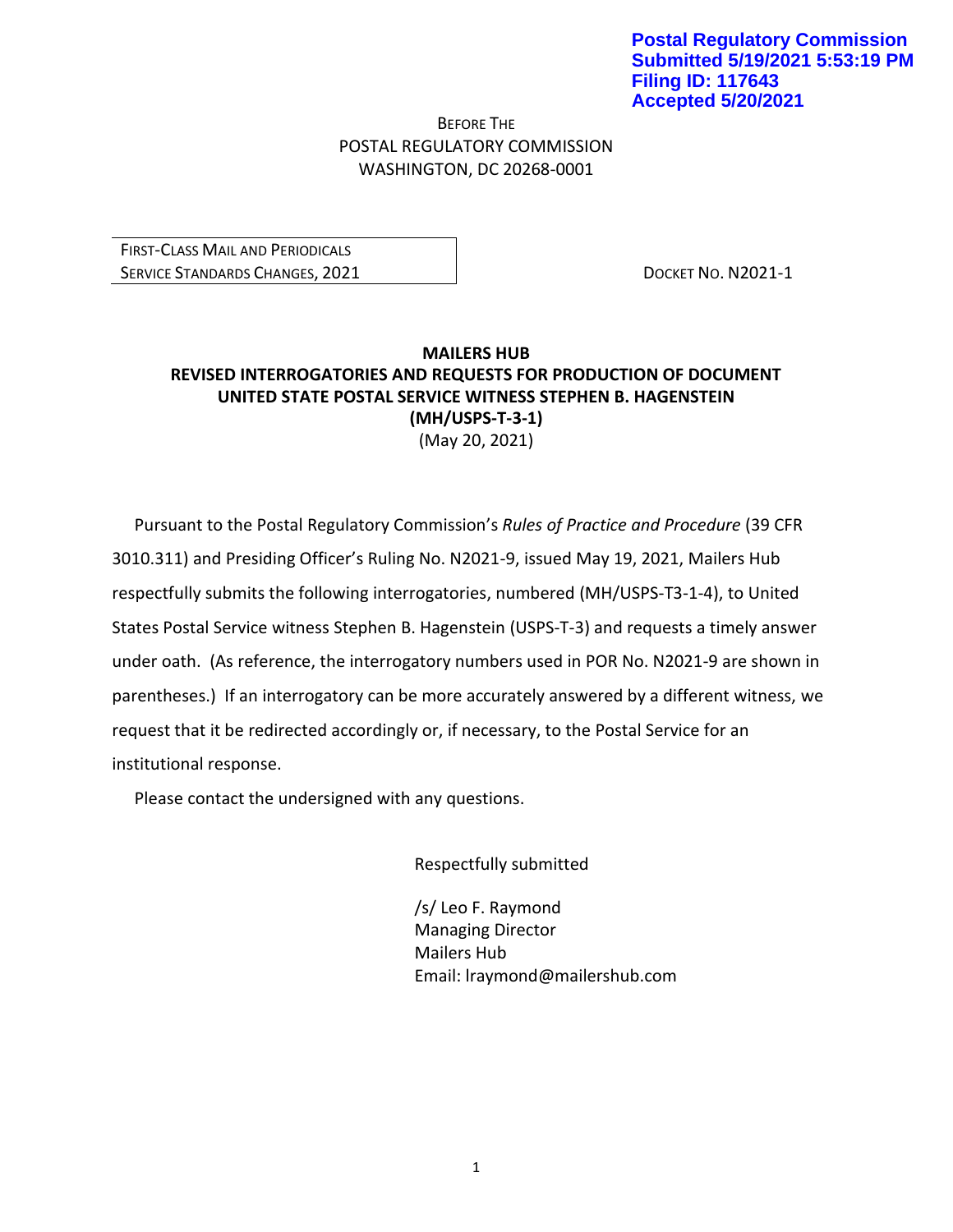## MAILERS HUB INTERROGATORIES TO UNITED STATES POSTAL SERVICE WITNESS STEPHEN B. HAGENSTEIN (USPS-T-3) (MH/USPS-T3-1-4)

**MH/USPS-T3-1.** [POR #1] Please refer to your testimony on page 3, lines 19 through 23, and on page 4, lines 1 through 9.

a. Please explain the criteria used by the Postal Service to determine whether transportation service will be provided by its own drivers (PVS) or by contract drivers (HCR).

b. Please explain why, if "On average, HCR transportation is less expensive than PVS," HCR would not be the preferred choice for transportation service.

**MH/USPS-T3-2.** [POR #3] Please refer to your testimony on page 5, lines 1 and 2 and 21 through 23.

a. Please explain how it is determined that a truck is "routinely less than 60 percent full."

b. Please confirm that such a level of utilization would be in accordance with planned utilization and, if so, how the 60 percent level was chosen. If that cannot be confirmed, please explain the load that is expected "routinely."

c. Please explain the circumstances under which contracted transportation becomes "over and under-utilized."

d. Please explain what steps are taken to monitor for, and to correct over- or underutilization of vehicle capacity; to verify that such steps were effective; and to take further actions as necessary to prevent or minimize over- or under-utilization of vehicle capacity. **MH/USPS-T3-3.** [POR #5] Please refer to your testimony on page 10, line 5.

a. Please explain why the assumption was made that "the average APC would be 75 percent full."

b. Please explain why a higher figure was not selected in order to support the objective of taking "full advantage of the truck's carrying capacity."

**MH/USPS-T3-4.** [POR #8] Please refer to your testimony on page 15, lines 10 through 13. Please explain the assumptions regarding vehicle size and capacity.

2